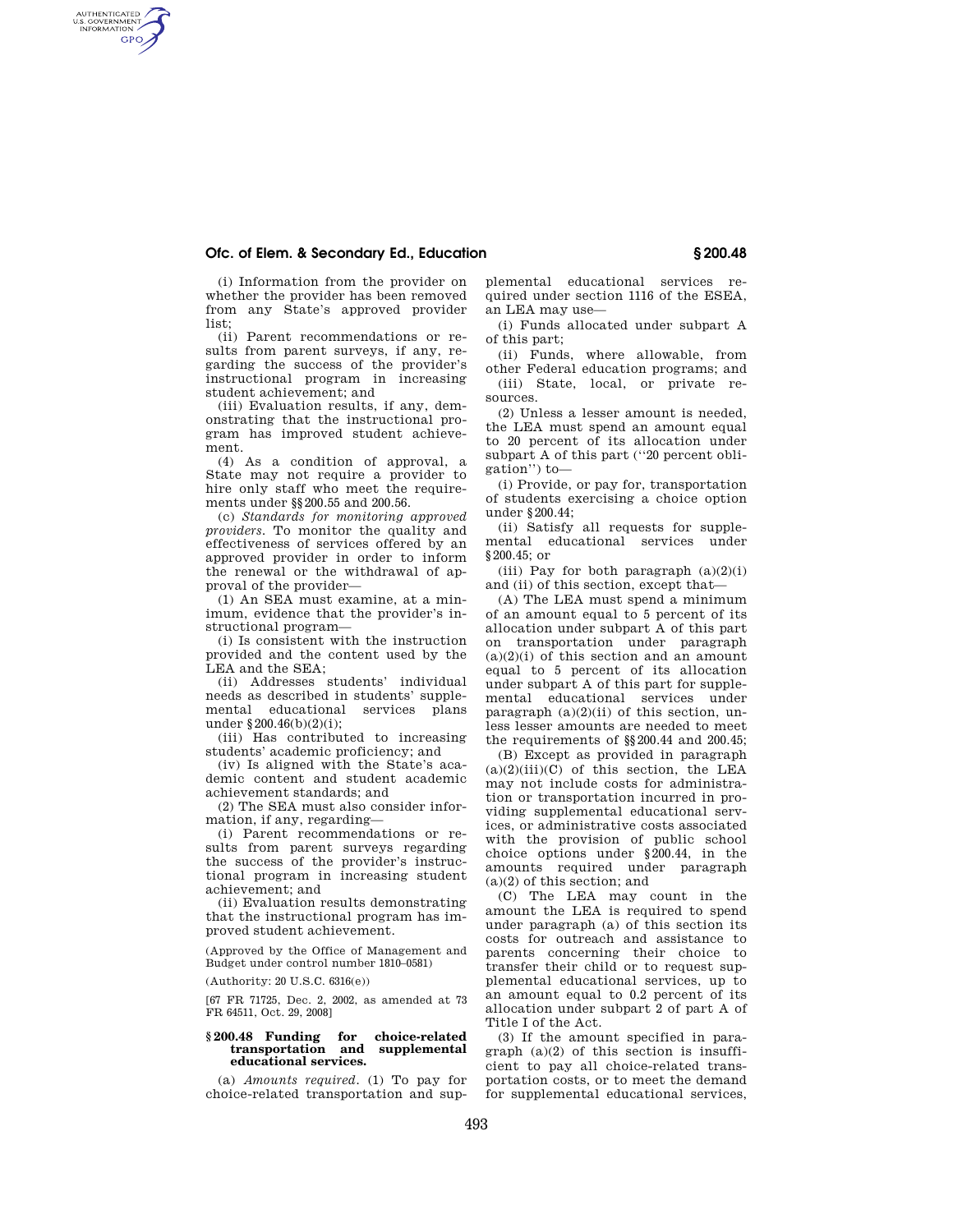the LEA may make available any additional needed funds from Federal, State, or local sources.

(4) To assist an LEA that does not have sufficient funds to make available supplemental educational services to all students requesting these services, an SEA may use funds that it reserves under part A of Title I and part A of Title V of the ESEA.

(b) *Cap on school-level reduction.* (1) An LEA may not, in applying paragraph (a) of this section, reduce by more than 15 percent the total amount it makes available under subpart A of this part to a school it has identified for corrective action or restructuring.

(2) [Reserved]

(c) *Per-child funding for supplemental educational services.* For each student receiving supplemental services under §200.45, the LEA must make available the lesser of—

(1) The amount of its allocation under subpart A of this part, divided by the number of students from families below the poverty level, as counted under section 1124(c)(1)(A) of the ESEA; or

(2) The actual costs of the supplemental educational services received by the student.

(d) *Unexpended funds for choice-related transportation and supplemental educational services*. (1)(i) Except as provided in paragraph (d)(2) of this section, if an LEA does not meet its 20 percent obligation in a given school year, the LEA must spend the unexpended amount in the subsequent school year on choice-related transportation costs, supplemental educational services, or parent outreach and assistance (consistent with paragraph  $(a)(2)(iii)(C)$  of this section).

(ii) The LEA must spend the unexpended amount under paragraph  $(d)(1)(i)$  of this section in addition to the amount it is required to spend to meet its 20 percent obligation in the subsequent school year.

(2) To spend less than the amount needed to meet its 20 percent obligation, an LEA must—

(i) Meet, at a minimum, the following criteria:

(A) Partner, to the extent practicable, with outside groups, such as faith-based organizations, other com-

**§ 200.48 34 CFR Ch. II (7–1–10 Edition)** 

munity-based organizations, and business groups, to help inform eligible students and their families of the opportunities to transfer or to receive supplemental educational services.

(B) Ensure that eligible students and their parents have a genuine opportunity to sign up to transfer or to obtain supplemental educational services, including by—

(*1*) Providing timely, accurate notice as required in §§200.36 and 200.37;

(*2*) Ensuring that sign-up forms for supplemental educational services are distributed directly to all eligible students and their parents and are made widely available and accessible through broad means of dissemination, such as the Internet, other media, and communications through public agencies serving eligible students and their families; and

(*3*) Providing a minimum of two enrollment ''windows,'' at separate points in the school year, that are of sufficient length to enable parents of eligible students to make informed decisions about requesting supplemental educational services and selecting a provider.

(C) Ensure that eligible supplemental educational services providers are given access to school facilities, using a fair, open, and objective process, on the same basis and terms as are available to other groups that seek access to school facilities;

(ii) Maintain records that demonstrate the LEA has met the criteria in paragraph  $(d)(2)(i)$  of this section; and

(iii) Notify the SEA that the LEA—

(A) Has met the criteria in paragraph  $(d)(2)(i)$  of this section; and

(B) Intends to spend the remainder of its 20 percent obligation on other allowable activities, specifying the amount of that remainder.

(3)(i) Except as provided in paragraph  $(d)(3)(ii)$  of this section, an SEA must ensure an LEA's compliance with paragraph  $(d)(2)(i)$  of this section through its regular monitoring process.

 $(ii)(A)$  In addition to its regular monitoring process, an SEA must review any LEA that—